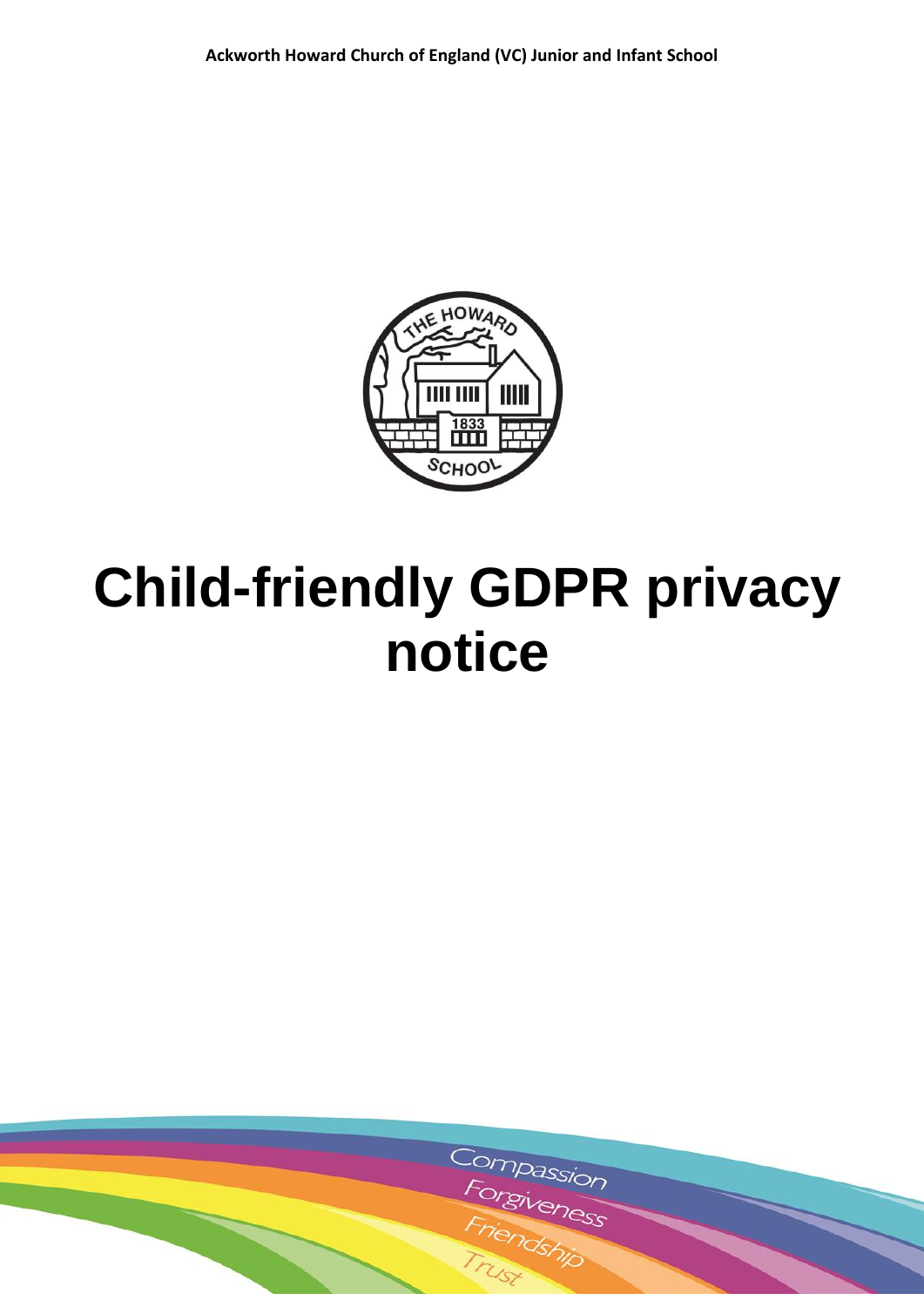# **Child-friendly GDPR privacy notice**

# **What's this about?**

A new law has been made that keeps your information safe – things like your address, date of birth and phone number. The school and other people collect and use information for all kinds of reasons, and the new law tells them exactly what they are allowed to do with yours.

We collect some information about our pupils, like you. It's our job to tell you how we will collect the information, how we will record it and how we will use it.

In this notice, you will see different names or terms used that you may not be familiar with, such as:

**Data controller**: This person (or group of people, like a school) is in charge of the information we collect.

**Data processor**: This person processes information for the data controller.

**Data protection officer (DPO)**: This person makes sure we do everything the law says.

The school's DPO is the Headteacher at Badsworth Primary School – Mrs Jones.

**Personal data**: This means any information that can be used to identify someone, such as your address and date of birth.

## **Who looks after your information?**

The school is the data controller of the personal information you give us – we look at how and why your information is collected and used.

Sometimes the school has to give your information to other people, such as the government, but it will only give away your information when you say it's ok or when the law says that they have to. When your data is given to someone else, they must look after it and keep it safe.



### **Why do we collect and use your information?**

We will only collect your information when we need it to help us do our job or to follow the law. When we've collected it, here's how we use it:

- To support your learning
- To monitor and report on your progress
- To provide appropriate support
- To assess the quality of our service
- To comply with the law regarding data sharing

# **What information do we collect?**

The categories of information that the school collects, holds and shares include the following: **Your personal information** - this is things like your name and address.

**Your characteristics -**This means information about you, like where you're from, what

language you speak and things like that.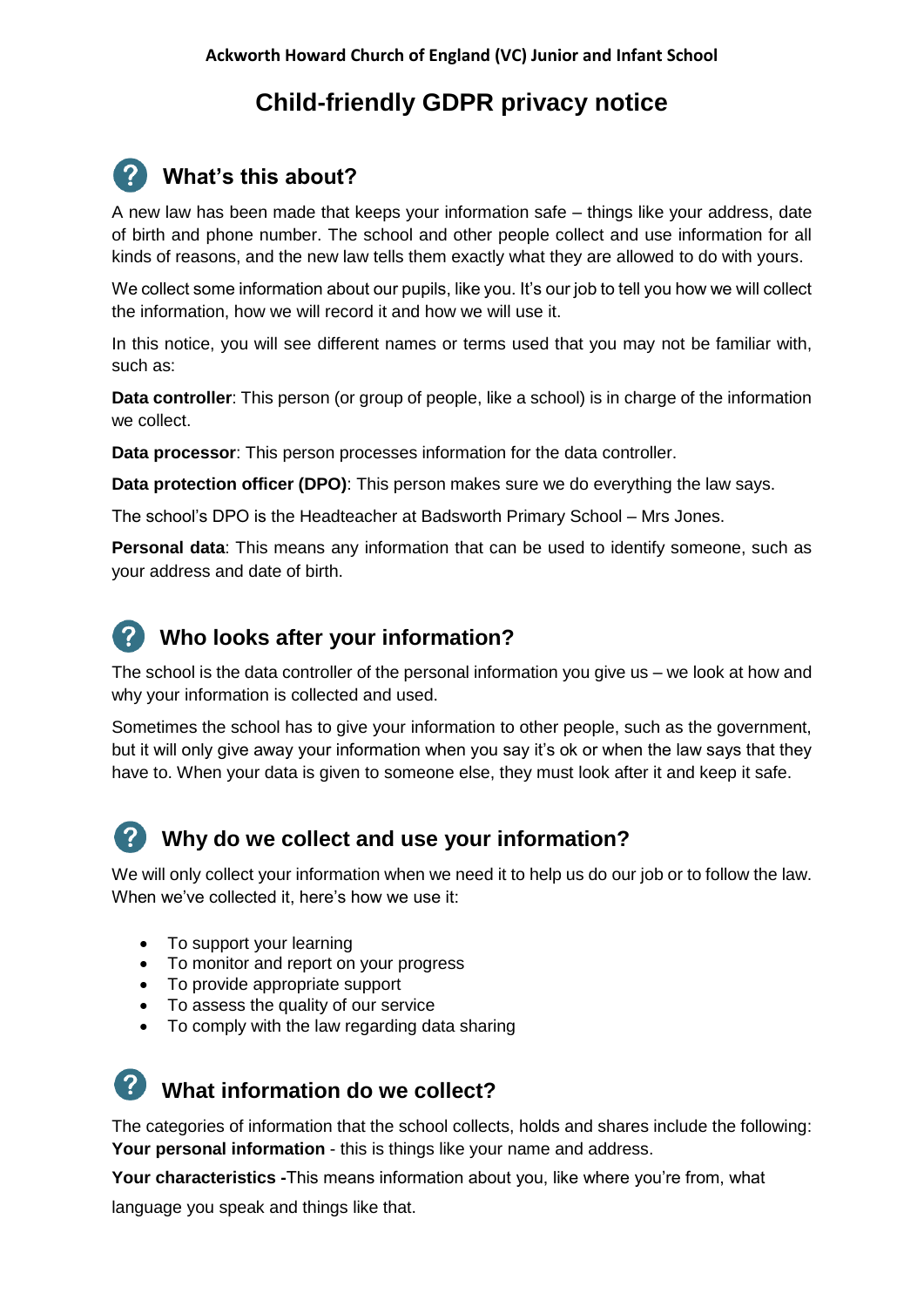#### **Ackworth Howard Church of England (VC) Junior and Infant School**

Your attendance information - We will also record how many times you missed school and why you couldn't come to school.

Your assessment information - We collect your test results when you sit a test or exam.

**Some of your medical information -** We keep information about any times you've been ill and any special conditions you have that we need to know about to keep you safe.

**Your special educational needs -** We collect information that helps us teach you better, such as any special educational needs you may have.

**Behavioural information -** We record the number of times you've been excluded and why.

#### **Photography**

Using photographs of you counts as processing your personal data. Before we take or use any photographs we will ask you (if you're old enough) or a parent to give permission for us to take and use pictures of you. We might use your pictures on display boards or on the school's website, for example.



#### **Do you have to give us your information?**

You must give us quite a lot of the information we need, but there is some information that you can choose whether to let us have it or not.

When we ask you for information that you don't have to give us, we will ask for your permission and let you know why we want it and what we will do with it. If you don't want us to have the information, that's your choice.

#### **How long will we keep your information?**

We don't keep it forever, only for as long as we need it to help us do the thing we needed it for. We have a policy that tells us when to keep it and when to destroy it.



#### **Will your information be shared?**

We won't share your information with anyone else without your parent's permission (if under 13 years of age), unless the law says we can or should. We may share information with:

- Our local authority
- Department of Education
- Your family
- Educators and examining bodies
- Ofsted
- Health authorities
- Police force
- Professional advisors and consultants
- Charities and voluntary organisations

Sometimes we have to share your information. We normally have to share it with the people in charge of all schools, the Department for Education (DfE). They may ask us to share things like: